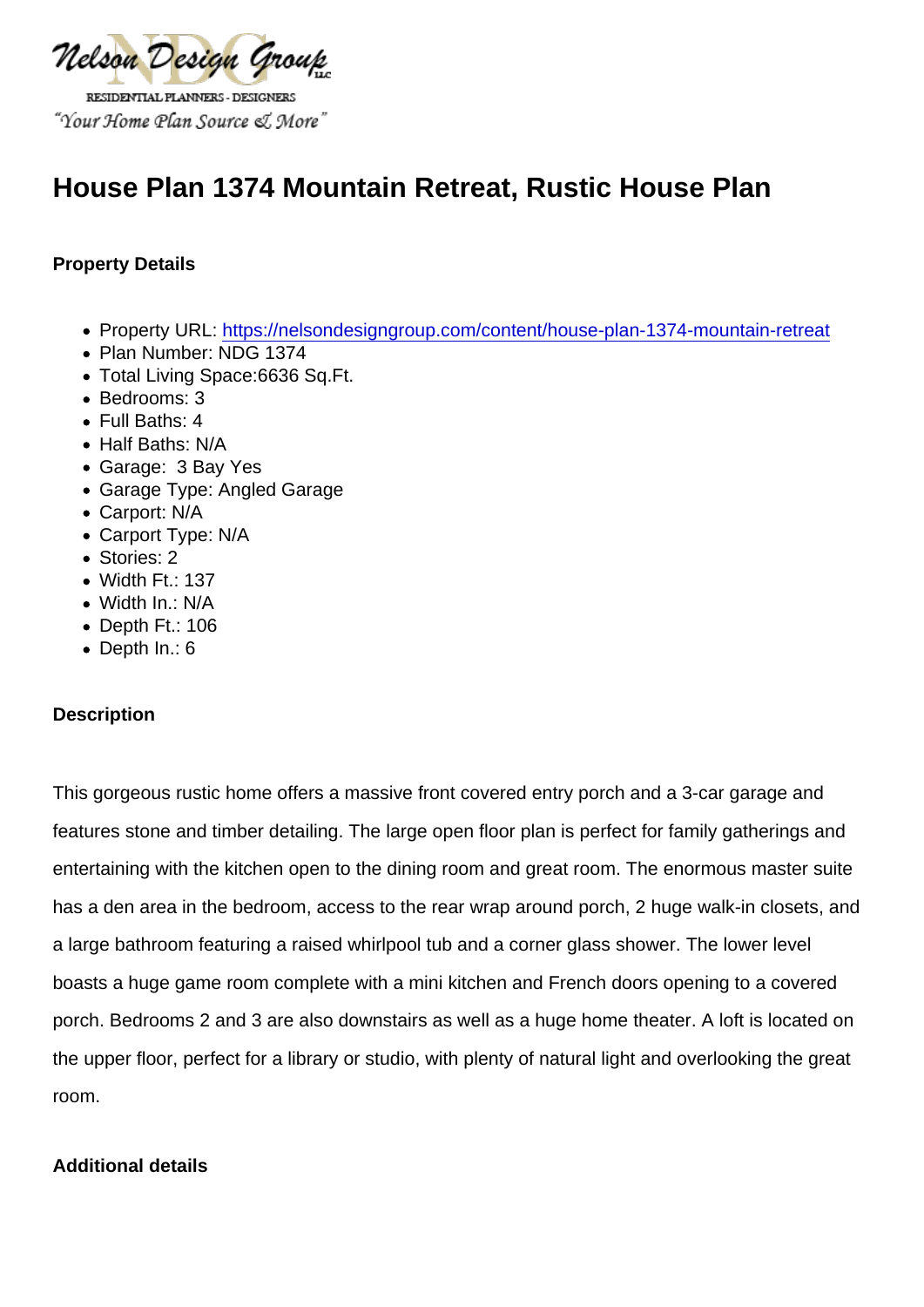- Total Living Space:6636 Sq.Ft.
- Main Floor: 3355 Sq.Ft
- Upper Floor (Sq.Ft.): 530 Sq.Ft.
- Lower Floor (Sq.Ft.): 2751 Sq.Ft.
- Basement (Sq.Ft.): N/A
- Bonus Room (Sq.Ft.): N/A
- Porch (Sq.Ft.): 1250 Sq.Ft.
- Garage (Sq.Ft.): 1074 Sq.Ft.
- Total Square Feet: 8960 Sq.Ft.
- Customizable: Yes
- Wall Construction: 2x4
- Vaulted Ceiling Height: Yes
- Main Ceiling Height: 10
- Upper Ceiling Height: 8
- Lower Ceiling Height: 9
- Roof Type: Shingle
- Main Roof Pitch: 12:12
- Porch Roof Pitch: N/A
- Roof Framing Description: Stick
- Designed Roof Load: 45lbs
- Ridge Height (Ft.): 28
- Ridge Height (In.): 6
- Insulation Exterior: R13
- Insulation Floor Minimum: R19
- Insulation Ceiling Minimum: R30
- Lower Bonus Space (Sq.Ft.): N/A

## **Foundation Options**

Daylight/Walkout Basement

## **Plan Collections**

• Rustic Ridge House Plans Collection

## **Plan Styles**

- Craftsman Bungalow House Plans
- Luxury House Plans
- Rustic House Plans
- Traditional House Plans

## **Features**